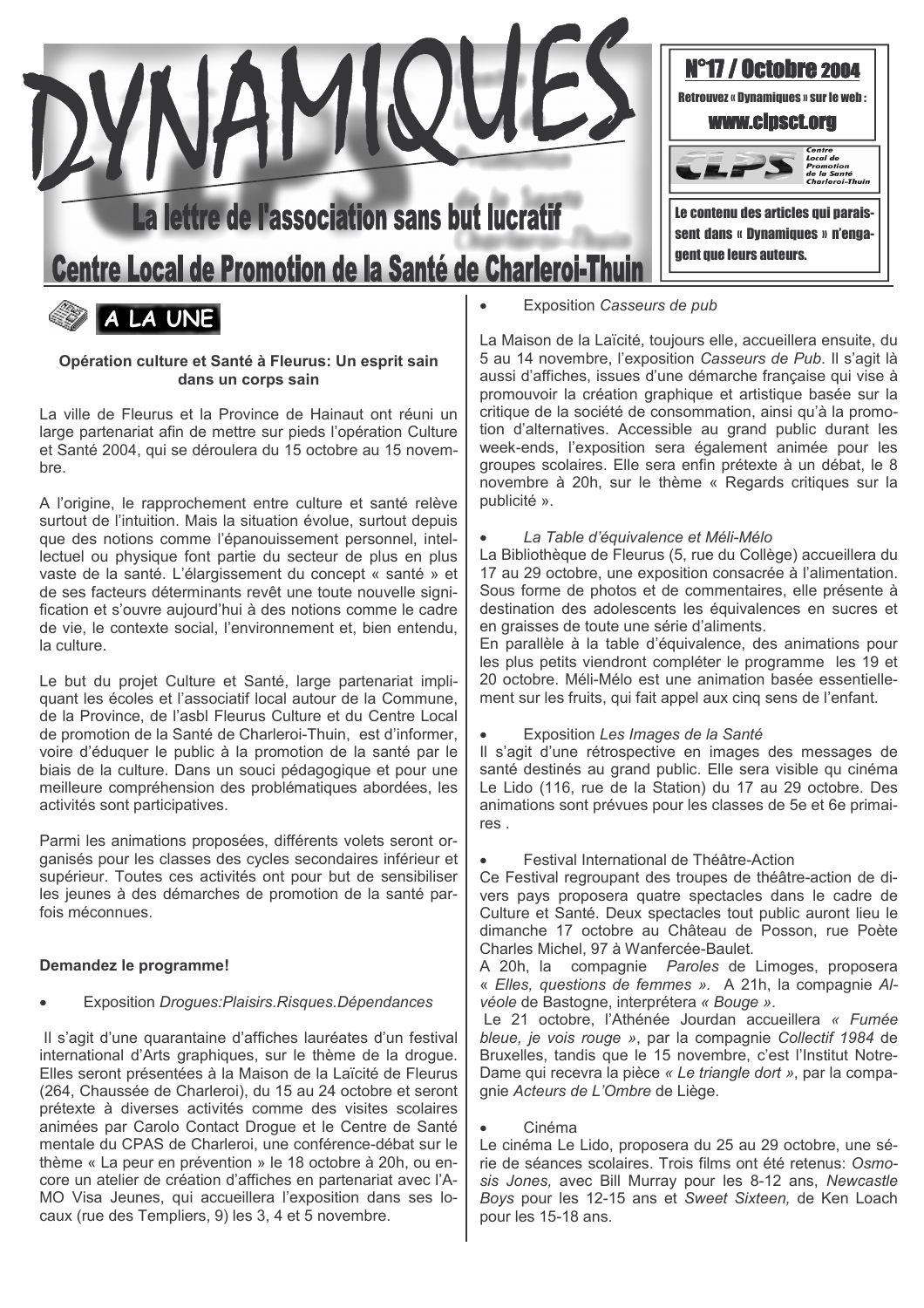### Création musicale

En 2001 a été lancé Instantané, un projet des asbl Charleroi Chanson, Educa Santé, du CEFA, de l'Athénée Jourdan, de l'AMO Visa Jeunes et de l'artiste toulousain Bruno Ruiz, poète, musicien, chanteur et créateur des Chantiers publics, stages d'initiations aux pratiques de la création musicale. Cette année encore, une douzaine de jeunes recrutés oar le CE-FA, l'Athénée et l'AMO pourront vivre cette expérience unique. Durant une semaine, ils seront hébergés à l'Athénée Jourdan. En immersion totale, ils apprendront et créeront leurs propres textes, les mettront en musique et les interpréteront en fin de stage lors d'un spectacle qui servira de base à la création d'un CD. Un projet unique, qui permet à des jeunes en difficultés de s'ouvrir au monde de la création et de découvrir le potentiel qui est en eux.

#### Rallye pédestre

Le dimanche 17 octobre dès 8h30, vous êtes conviés à un petit déjeuner équilibré dans les locaux de l'Internat de l'Athénée Jourdan. Une agréable balade de 7 kilomètres dans la cité et ses campagnes suivra ensuite, mettant en relief l'importance d'une activité physique quotidienne.

# Journée mondiale de la Santé mentale

Ce 10 octobre, la santé mentale est à l'honneur dans le cadre d'une journée mondiale patronnée par l'OMS (Organisation Mondiale de la Santé).

L'Institut Wallon pour la Santé Mentale s'y associe et lance une campagne d'information et de sensibilisation tout public. Quelle perception le grand public a-til de la santé mentale ? Quelles sont ses préoccupations en la matière ? Connaît-il les services et infrastructures mis à sa disposition dans sa région ?

Dans notre pays, 1 personne sur 3 se dit concernée par des problèmes de santé mentale.

Une enquête réalisée dans le cadre de « 2001, année de la santé mentale » met également en avant le souhait de la population d'être mieux informée en la matière.

Asbl représentative du secteur de la santé mentale en région wallonne et ayant des missions de recherche, de formation et d'information, l'Institut Wallon pour la Santé Mentale a choisi, pour la seconde année consécutive, de mêler 7<sup>ème</sup> art et santé mentale à travers la projection de plusieurs films en Wallonie, du 5 au 10 octobre.

Sur un mode convivial, « Petits films entre n/fous » invite le public des provinces du Brabant Wallon, du Hainaut, de Namur, de Liège et de Luxembourg à une séance cinéma qui sera suivie d'un temps de débat en présence de professionnels du secteur. Elle se terminera par une journée complète de projections et d'animations au cinéma le Forum à Salzinnes (Namur), le dimanche 10 octobre.

A Charleroi, le rendez-vous est pris le vendredi 8 octobre à 20H00 au cinéma « Le Parc » avec. en première pour la région, la projection du dernier film de Lone Scherfig: « Wilbur wants to kill himself ». La séance sera suivie d'un temps de débat en présence de professionnels en santé mentale. Rens.: Institut Wallon pour la Santé Mentale : 081/23 50 15 www.iwsm.be ou Cinéma « Le Parc » : 071/ 31 71  $47$ 



Les Formations Interreg des mois à venir:

- Alcotêtes: 13 décembre 2004, de 9h30 à 16h30 à Charleroi: Un jeu pour discuter d'alcool sans y toucher, susciter des interrogations personnelles et s'interroger sur les pratiques sociales.
- Etre personne ressource: Les 3 et 4 mars 2005, de 9h30 à 16h30 à Charleroi: cette formation vise à acquérir ou à développer des aptitudes favorisant l'accompagnement des acteurs locaux par les personnes ressources dans la mise en oeuvre ou la création d'outils, conformément aux missions assignées dans le cadre de la première phase du programme Interreg III.

Renseignements: http://www.euroreg-promosante.org

# **Nouveaux Outils**

La Fédération des Initiatives Locales pour l'Enfance (FILE) est une asbl qui fédère des services et organismes publics ou privés laïgues dans le cadre de l'accueil de l'enfance sur l'ensemble de la Communauté Wallonie-Bruxelles.

Parmi ses nombreux centres d'intérêt. la FILE s'est tournée progressivement vers la famille et les parents. Elle s'est interrogée sur la meilleure manière de soutenir les parents dans leur mission éducative.

C'est ainsi qu'est née l'idée de consituer un outil pédagogique présenté sous la forme d'un jeu: « Félix, Zoé, Boris et les Vôtres... ».

Ce jeu a été réalisé en collaboration avec de nombreux professionnels de l'accueil de l'enfance (responsable de crèche, d'accueil extra-scolaire...) Cet outil s'adresse a des institutions travaillant avec des parents, ainsi qu'à des organismes souhaitant organiser des rencontres, des débats ou des réunions avec des parents. Il permet d'aborder différents thèmes (les relations parent-enfant, l'école, la santé...) tout en gardant un aspect convivial et ludique. L'objectif est de susciter la réflexion sur les démarches éducatives et la pratique personnelle de chacun. Il s'agit également d'aider les parents à mieux exploiter leurs compétences éducatives.

Le jeu est constitué de plusieurs cases « départ ». Chaque participant se place sur l'une d'elle et reçoit un pion figurant un enfant. Chaque joueur se fixe au départ un objectif pour l'avenir de son enfant et l'inscrit sur un quartier de la tarte au centre du jeu, qui marque l'aboutissement de leur cheminement éducatif individuel. Durant le parcours, le parent pioche une fiche sur laquelle est imprimée une question ouverte sur des pratiques éducatives appartenant à l'un des trois thèmes (relations intrafamiliales, relations avec des milieux extérieurs, développement de l'enfant.) Exemple: Virginie, 5 ans, est un enfant unique. Sans compagnon de jeu de son âge, elle vous sollicite très souvent pour colorier avec elle, faire un puzzle... Vous n'avez pas toujours envie, ou vous avez autre chose à faire. Comment réagissez-vous? Le parent répond à la question posée et le débat s'engage avec les autres participants sur leurs pratiques, propositions, difficultés, vécus... Sachant qu'il n'y a pas « une » bonne réponse.